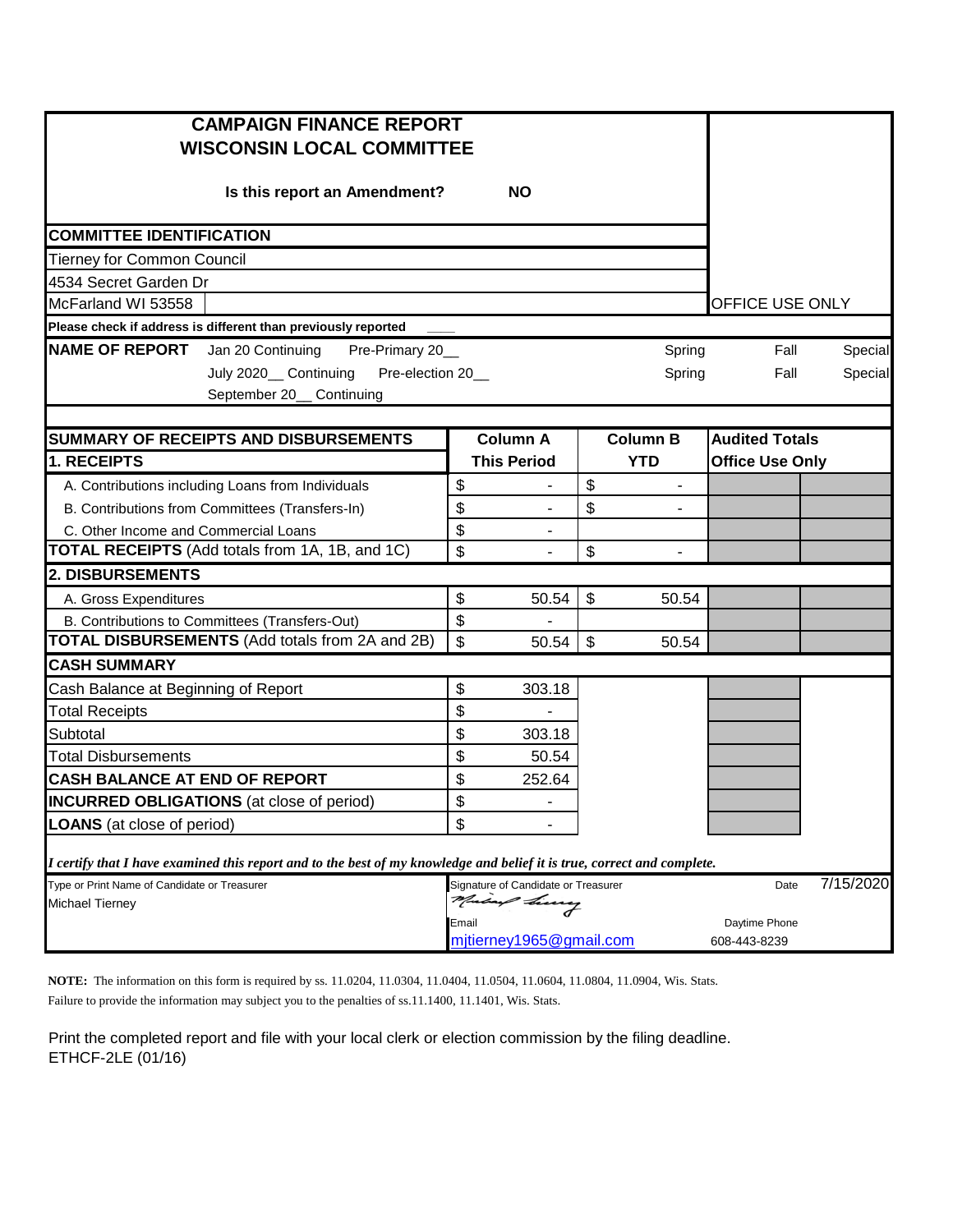## SCHEDULE 2-A **Gross Expenditures**

| <u>IN-KIND</u> | <u>DATE</u>      | <b>NAME</b>        | <b>ADDRESS</b>       | <u>CITY</u> |  |                                                                                                       | <b>AMOUNT</b>                    | <b>COMMENTS</b> |
|----------------|------------------|--------------------|----------------------|-------------|--|-------------------------------------------------------------------------------------------------------|----------------------------------|-----------------|
|                |                  | 04/21/20 Walgreens | 4605 Larson Beach Rd | McFarland   |  | <b>ST   ZIP   PURPOSE</b><br>WI   53558   office supplies<br>WI   53716   headset for remote meetings | 23.12<br>$\sqrt[6]{\frac{1}{2}}$ |                 |
|                | 04/21/20 Staples |                    | 6580 Monona Dr       | Monona      |  |                                                                                                       | $\sqrt[6]{\frac{2}{5}}$<br>27.42 |                 |
|                |                  |                    |                      |             |  |                                                                                                       |                                  |                 |
|                |                  |                    |                      |             |  |                                                                                                       |                                  |                 |
|                |                  |                    |                      |             |  |                                                                                                       |                                  |                 |
|                |                  |                    |                      |             |  |                                                                                                       |                                  |                 |
|                |                  |                    |                      |             |  |                                                                                                       |                                  |                 |
|                |                  |                    |                      |             |  |                                                                                                       |                                  |                 |
|                |                  |                    |                      |             |  |                                                                                                       |                                  |                 |
|                |                  |                    |                      |             |  |                                                                                                       |                                  |                 |
|                |                  |                    |                      |             |  |                                                                                                       |                                  |                 |
|                |                  |                    |                      |             |  |                                                                                                       |                                  |                 |
|                |                  |                    |                      |             |  |                                                                                                       |                                  |                 |
|                |                  |                    |                      |             |  |                                                                                                       |                                  |                 |
|                |                  |                    |                      |             |  |                                                                                                       |                                  |                 |
|                |                  |                    |                      |             |  |                                                                                                       |                                  |                 |
|                |                  |                    |                      |             |  |                                                                                                       |                                  |                 |
|                |                  |                    |                      |             |  |                                                                                                       |                                  |                 |
|                |                  |                    |                      |             |  |                                                                                                       |                                  |                 |
|                |                  |                    |                      |             |  |                                                                                                       |                                  |                 |
|                |                  |                    |                      |             |  |                                                                                                       |                                  |                 |
|                |                  |                    |                      |             |  |                                                                                                       |                                  |                 |
|                |                  |                    |                      |             |  |                                                                                                       |                                  |                 |
|                |                  |                    |                      |             |  |                                                                                                       |                                  |                 |
|                |                  |                    |                      |             |  |                                                                                                       |                                  |                 |
|                |                  |                    |                      |             |  |                                                                                                       |                                  |                 |
|                |                  |                    |                      |             |  |                                                                                                       |                                  |                 |
|                |                  |                    |                      |             |  |                                                                                                       |                                  |                 |
|                |                  |                    |                      |             |  |                                                                                                       |                                  |                 |
|                |                  |                    |                      |             |  |                                                                                                       |                                  |                 |
|                |                  |                    |                      |             |  |                                                                                                       |                                  |                 |
|                |                  |                    |                      |             |  |                                                                                                       |                                  |                 |
|                |                  |                    |                      |             |  |                                                                                                       |                                  |                 |
|                |                  |                    |                      |             |  |                                                                                                       |                                  |                 |
|                |                  |                    |                      |             |  |                                                                                                       |                                  |                 |
|                |                  |                    |                      |             |  |                                                                                                       |                                  |                 |
|                |                  |                    |                      |             |  |                                                                                                       |                                  |                 |
|                |                  |                    |                      |             |  |                                                                                                       |                                  |                 |
|                |                  |                    |                      |             |  |                                                                                                       |                                  |                 |